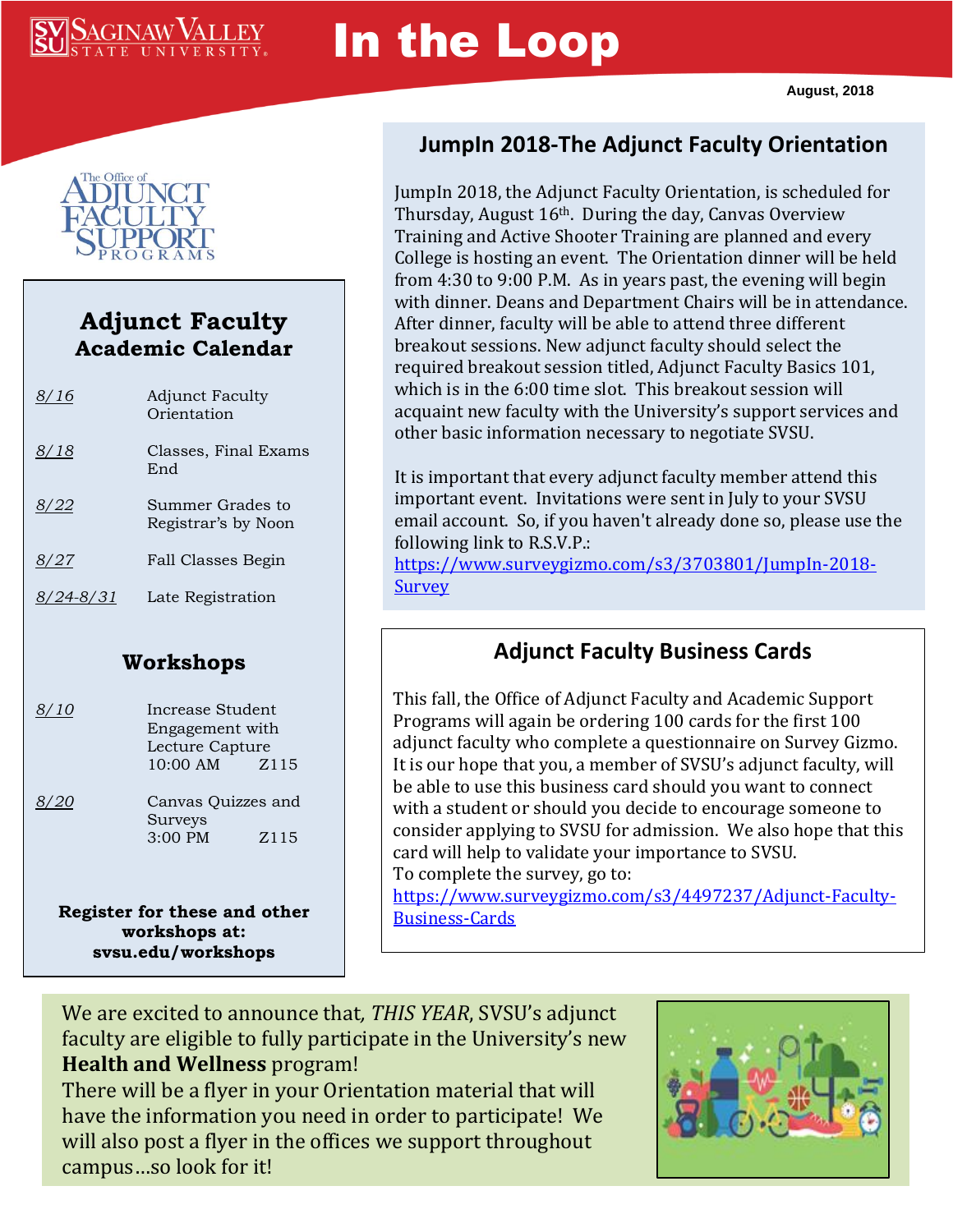# **HOW We Copy, Print and Scan**

As a reminder, our office, in Science East 201, has been fitted with a Kyocera copier/printer which is activated by a program called PaperCut. The intent for employing PaperCut in offices across campus is to help eliminate paper waste, provide job accounting, and enable secure print release (the printer holds onto your print job until you log in). PaperCut printing/copying can be accessed in four different ways:

| If you choose to log in using your: | You will also need your: |
|-------------------------------------|--------------------------|
| SVSU Username                       | <b>SVSU Password</b>     |
| SVSU Employee ID Number             | PaperCut PIN Number      |
| SVSU ID Card                        | PaperCut PIN Number      |
| PaperCut ID Number                  | PaperCut PIN Number      |

Should you choose to use one of the Kyocera copier/printer anywhere on campus you will need to get access to PaperCut.

- To establish your PIN number or to see you PaperCut ID number, you must first go to *vprint1.svsu.edu* and submit your SVSU username and password.
- To find your PaperCut ID number look under *Summary* there you will see: *Card/ID number.* Click that and it shows your PaperCut ID number.
- If you choose the last three options above, you will need also need to create a PIN number. To do so, look on the left column on the page (*vprint1.svsu.edu*) and select *Change Detail.* There you will be asked to insert a pin number.
- Finally, should you choose to use an SVSU ID card to login to PaperCut, you will need to have a newer one (your ID number shouldn't not begin with zeros ("0").
- If you want our office to do any kind of copy work for you it is suggested that will need to forward your PaperCut PIN Number to us.

For more information on this please go to the portal at my.svsu.edu and look under *Menu-Technology-Print Management*. There you will find links to both a print document and a video on PaperCut. Should you need a new ID card visit Financial Services in Wickes 131A. Should you encounter any problems call IT Support Center at x4225 option 4.

### **New Adjunct Faculty Seminar**

Faculty who have taught at SVSU for three or less semesters are eligible to register for the Adjunct Faculty Seminar. Seminar participants will meet every two weeks for a total of five sessions to explore and reflect upon learning and teaching practices. These sessions will begin on September 7<sup>th</sup>. A book will be provided to each participant and participants will be compensated a total of \$250.00 if they attend all five sessions. To register go to sysu.edu/workshops

### **Welcome Back Picnic**

As we look forward to a new academic year, please consider joining your colleagues and President and Mrs. Bachand for the annual Welcome Back Picnic on **Thursday, August 23, at 5:00 p.m.** The picnic will be preceded by an introduction to new faculty and staff with remarks by President Bachand at 4:00 p.m. in Malcolm Field Theatre. To R.S.V.P., please follow this link: <https://www.surveygizmo.com/s3/4434715/2018-Welcome-Back-Picnic>